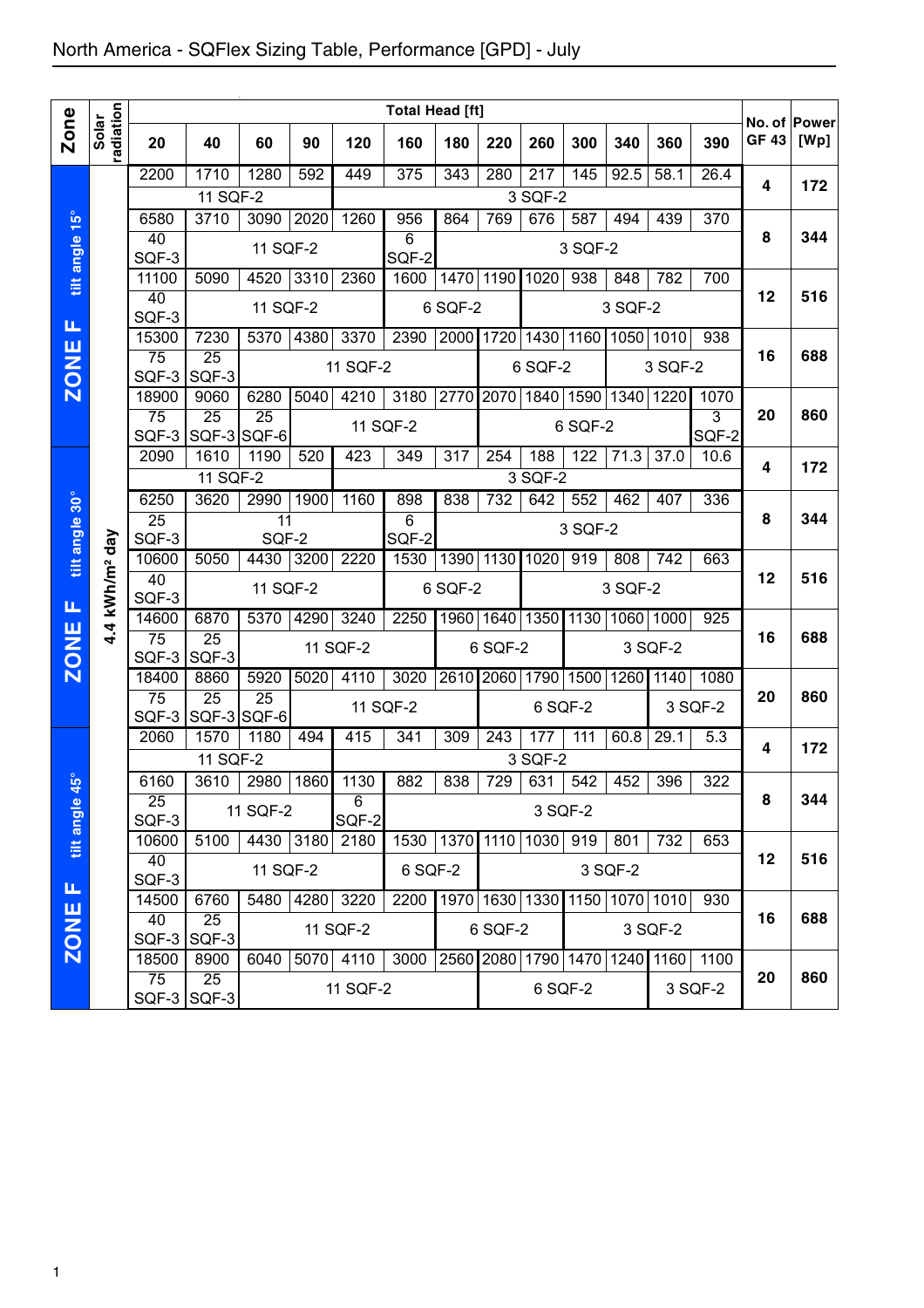|                |                        |                            |                                                   |                              |                   |            | <b>Total Head [ft]</b>                 |           |           |           |         |         |                                    |         |              | No. of Power |
|----------------|------------------------|----------------------------|---------------------------------------------------|------------------------------|-------------------|------------|----------------------------------------|-----------|-----------|-----------|---------|---------|------------------------------------|---------|--------------|--------------|
| Zone           | radiation<br>Solar     | 20                         | 40                                                | 60                           | 90                | 120        | 160                                    | 180       | 220       | 260       | 300     | 340     | 360                                | 390     | <b>GF 43</b> | [Wp]         |
|                |                        | 2660                       | 1970                                              | 1520                         | 756               | 528        | 449                                    | 415       | 338       | 275       | 206     | 137     | 103                                | 60.8    |              |              |
|                |                        | 25<br>SQF-3                |                                                   | 11 SQF-2                     |                   |            |                                        |           |           | 3 SQF-2   |         |         |                                    |         | 4            | 172          |
|                |                        | 7780                       | 4090                                              | 3460                         | 2330              | 1530       | 1120                                   | 999       | 867       | 769       | 676     | 587     | 528                                | 452     |              |              |
| tilt angle 15° |                        | 40                         |                                                   | 11 SQF-2                     |                   |            | 6 SQF-2                                |           |           |           |         | 3 SQF-2 |                                    |         | 8            | 344          |
|                |                        | SQF-3<br>12400             | 5700                                              | 4900                         | 3730              | 2720       | 1830                                   | 1670      |           | 1390 1120 | 1020    | 933     | 885                                | 801     |              |              |
|                |                        | 40                         | $\overline{25}$                                   |                              |                   |            |                                        |           |           |           |         |         |                                    |         | 12           | 516          |
| $\overline{G}$ |                        | SQF-3 SQF-3                |                                                   |                              |                   | 11 SQF-2   |                                        |           | 6 SQF-2   |           |         |         | 3 SQF-2                            |         |              |              |
| ш              |                        | 17100                      | 8240                                              | 5570                         | 4720              | 3780       | 2770                                   | 2370      | 1900      | 1650      | 1370    | 1130    | 1070                               | 1010    |              |              |
| <b>ZON</b>     |                        | $\overline{75}$<br>SQF-3   | 25<br>SQF-3                                       |                              |                   | 11 SQF-2   |                                        |           |           |           | 6 SQF-2 |         |                                    | 3 SQF-2 | 16           | 688          |
|                |                        | 20800                      | 9910                                              | 7250                         | 5250              | 4520       | 3590                                   |           | 3180 2300 | 1990      | 1760    |         | 1560 1430                          | 1250    |              |              |
|                |                        | 75                         |                                                   |                              |                   |            |                                        |           |           |           |         |         |                                    |         | 20           | 860          |
|                |                        | SQF-3                      | 25 SQF-6                                          |                              |                   |            | 11 SQF-2                               |           |           |           |         | 6 SQF-2 |                                    |         |              |              |
|                |                        | 2400                       | 1870                                              | 1440                         | 682               | 502        | 423                                    | 391       | 312       | 248       | 180     | 116     | 81.9                               | 39.6    | 4            | 172          |
|                |                        | 25<br>SQF-3                |                                                   | 11 SQF-2                     |                   |            |                                        |           |           | 3 SQF-2   |         |         |                                    |         |              |              |
|                |                        | 7330                       | 4000                                              | 3360                         | 2210              | 1430       | 1060                                   | 948       | 838       | 734       | 645     | 552     | 497                                | 420     |              |              |
|                |                        | 40                         |                                                   | 11 SQF-2                     |                   |            | 6                                      |           |           |           | 3 SQF-2 |         |                                    |         | 8            | 344          |
| tilt angle 30° |                        | SQF-3                      |                                                   |                              |                   |            | SQF-2                                  |           |           |           |         |         |                                    |         |              |              |
|                | kWh/m <sup>2</sup> day | 12100<br>40                | 5360                                              | 4840                         | 3620              | 2590       | 1750                                   | 1590      | 1320      | 1100      | 1010    | 914     | 848                                | 764     | 12           | 516          |
| <mark>ු</mark> |                        | SQF-3                      |                                                   | 11 SQF-2                     |                   |            |                                        | 6 SQF-2   |           |           |         | 3 SQF-2 |                                    |         |              |              |
|                | $\frac{1}{9}$          | 16500                      | 7880                                              | 5600                         | 4690              | 3680       | 2630                                   | 2230 1870 |           | 1570      | 1290    |         | 1120 1070                          | 1010    |              |              |
| <b>ZONE</b>    |                        | 75                         | $\overline{25}$                                   |                              |                   | 11 SQF-2   |                                        |           |           | 6 SQF-2   |         |         | 3 SQF-2                            |         | 16           | 688          |
|                |                        | 20500                      | SQF-3 SQF-3<br>9700                               | 6890                         | 5280              | 4500       | 3470                                   | 3030 2210 |           | 1980 1720 |         | 1480    | 1350                               | 1170    |              |              |
|                |                        | 75                         | $\overline{25}$                                   | 25                           |                   |            |                                        |           |           |           |         |         |                                    |         | 20           | 860          |
|                |                        | SQF-3                      | SQF-3 SQF-6                                       |                              |                   |            | 11 SQF-2                               |           |           |           |         | 6 SQF-2 |                                    |         |              |              |
|                |                        | 2410                       | 1860                                              | 1410                         | 661               | 497        | 420                                    | 386       | 309       | 243       | 172     | 108     | 74.0                               | 34.3    | 4            | 172          |
|                |                        |                            | 11 SQF-2                                          |                              |                   |            |                                        |           |           | 3 SQF-2   |         |         |                                    |         |              |              |
|                |                        | 7270                       | 4020                                              | 3370 2210<br>$\overline{11}$ |                   | 1410       | 1050                                   | 954       | 843       | 732       | 639     | 547     | 491                                | 415     | 8            | 344          |
|                |                        | 40<br>SQF-3                |                                                   | SQF-2                        |                   | 6<br>SQF-2 |                                        |           |           | 3 SQF-2   |         |         |                                    |         |              |              |
| tilt angle 45° |                        | 12200                      | 5450                                              | 4870 3630                    |                   | 2590       | 1760   1600   1310   1110   1030   925 |           |           |           |         |         | 848                                | 758     |              |              |
|                |                        | 40                         |                                                   | 11 SQF-2                     |                   |            | 6 SQF-2                                |           |           |           | 3 SQF-2 |         |                                    | 12      | 516          |              |
| <u>ය</u>       |                        | SQF-3                      |                                                   |                              |                   |            | 2610                                   |           |           |           |         |         |                                    |         |              |              |
| щ              |                        | 16400<br>75                | 7830<br>25                                        |                              | 5740 4720<br>3700 |            |                                        |           |           |           |         |         | 2210 1880 1560 1280 1140 1090 1020 |         | 16           | 688          |
| ZONI           |                        | 11 SQF-2<br>SQF-3<br>SQF-3 |                                                   |                              |                   |            |                                        |           |           | 6 SQF-2   |         |         | 3 SQF-2                            |         |              |              |
|                |                        | 20700                      | 9840                                              | 6840                         | 5360              | 4540       | 3490                                   |           |           |           |         |         | 3000 2240 2000 1720 1470 1340 1160 |         |              |              |
|                |                        | 75                         | 25                                                | 25                           |                   |            |                                        |           |           |           |         |         |                                    | 3       | 20           | 860          |
|                |                        |                            | 11 SQF-2<br>6 SQF-2<br>SQF-3 SQF-3 SQF-6<br>SQF-2 |                              |                   |            |                                        |           |           |           |         |         |                                    |         |              |              |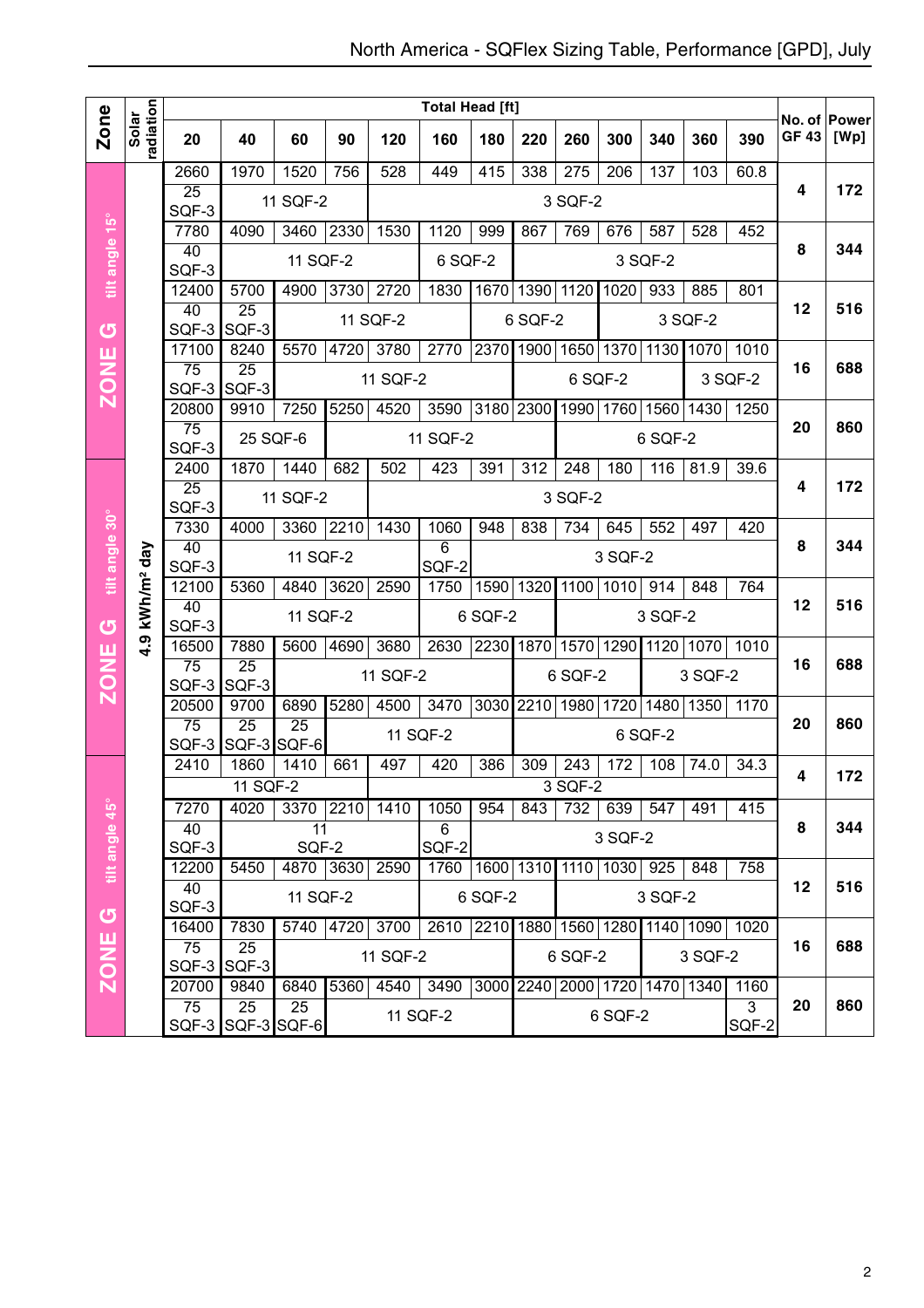|                |                        |                          |                         |                          |              |          | <b>Total Head [ft]</b> |      |           |                |         |                               |         |            |             | No. of Power |
|----------------|------------------------|--------------------------|-------------------------|--------------------------|--------------|----------|------------------------|------|-----------|----------------|---------|-------------------------------|---------|------------|-------------|--------------|
| <b>Zone</b>    | radiation<br>Solar     | 20                       | 40                      | 60                       | 90           | 120      | 160                    | 180  | 220       | 260            | 300     | 340                           | 360     | 390        | <b>GF43</b> | [Wp]         |
|                |                        | 3290                     | 2270                    | 1800                     | 954          | 613      | 531                    | 497  | 415       | 338            | 272     | 201                           | 153     | 106        |             |              |
|                |                        | $\overline{25}$<br>SQF-3 |                         | 11 SQF-2                 |              |          |                        |      |           | 3 SQF-2        |         |                               |         |            | 4           | 172          |
|                |                        | 9080                     | 4520                    | 3870                     | 2680         | 1840     | 1310                   | 1180 | 972       | 875            | 782     | 687                           | 626     | 547        |             |              |
|                |                        | 40                       |                         | 11 SQF-2                 |              |          | 6 SQF-2                |      |           |                |         | 3 SQF-2                       |         |            | 8           | 344          |
| tilt angle 15° |                        | SQF-3<br>14300           | 6710                    | 5210                     | 4150         | 3130     | 2200                   | 1880 |           | 1600 1330      |         | 1090 1010                     | 962     | 901        |             |              |
|                |                        | $\overline{75}$          | $\overline{25}$         |                          |              |          |                        |      |           |                |         |                               |         |            | 12          | 516          |
| œ              |                        | SQF-3                    | SQF-3                   |                          |              | 11 SQF-2 |                        |      | 6 SQF-2   |                |         |                               | 3 SQF-2 |            |             |              |
| ш              |                        | 19000<br>75              | 9090<br>$\overline{25}$ | 6330<br>$\overline{25}$  | 5040         | 4210     | 3200                   | 2790 |           | 2070 1840      |         | 1600   1360                   | 1230    | 1070<br>3  | 16          | 688          |
| ZON            |                        |                          | SQF-3 SQF-3 SQF-6       |                          |              |          | 11 SQF-2               |      |           |                |         | 6 SQF-2                       |         | SQF-2      |             |              |
|                |                        | 23000                    | 11500                   | 8310                     | 5480         | 4810     | 3990                   | 3600 | 2740 2120 |                | 1900    | 1740                          | 1640    | 1480       |             |              |
|                |                        | 75 SQF-3                 |                         | $\overline{25}$<br>SQF-6 |              |          | 11 SQF-2               |      |           |                |         | 6 SQF-2                       |         |            | 20          | 860          |
|                |                        | 3040                     | 2170                    | 1690                     | 880          | 587      | 505                    | 470  | 391       | 314            | 246     | 174                           | 129     | 87.2       |             |              |
|                |                        | $\overline{25}$          |                         | 11 SQF-2                 |              |          |                        |      |           | 3 SQF-2        |         |                               |         |            | 4           | 172          |
|                |                        | SQF-3<br>8660            | 4430                    | 3780                     | <b>12590</b> | 1740     | 1250                   | 1120 | 956       | 843            | 748     | 653                           | 594     | 518        |             |              |
| tilt angle 30° |                        | 40                       |                         | 11 SQF-2                 |              |          | 6 SQF-2                |      |           |                |         | 3 SQF-2                       |         |            | 8           | 344          |
|                |                        | SQF-3                    |                         |                          |              |          |                        |      |           |                |         |                               |         |            |             |              |
|                | kWh/m <sup>2</sup> day | 13700<br>75              | 6390<br>$\overline{25}$ | 5190                     | 4060         | 3020     | 2070                   | 1840 | 1530      | 1250           | 1090    | 1010                          | 954     | 875        | 12          | 516          |
| Ŧ              |                        | SQF-3                    | SQF-3                   |                          |              | 11 SQF-2 |                        |      | 6 SQF-2   |                |         |                               | 3 SQF-2 |            |             |              |
|                | LO<br>5                | 18500                    | 8930                    | 6010                     | 5020         | 4130     | 3060                   | 2650 |           | 2060 1800      | 1520    | 1280                          | 1150    | 1080       |             |              |
| <b>ZONE</b>    |                        | 75<br>SQF-3              | 25<br>SQF-3 SQF-6       | 25                       |              |          | 11 SQF-2               |      |           |                | 6 SQF-2 |                               |         | 3<br>SQF-2 | 16          | 688          |
|                |                        | 22700                    | 10900                   | 7970                     | 5510         | 4810     | 3950                   | 3480 |           | 2590 2130      |         | 1890 1690 1590                |         | 1410       |             |              |
|                |                        | 75                       | 25 SQF-6                |                          |              |          | 11 SQF-2               |      |           |                |         | 6 SQF-2                       |         |            | 20          | 860          |
|                |                        | SQF-3<br>3030            | 2200                    | 1690                     | 877          | 589      | 507                    | 473  | 391       | 312            | 243     | 172                           | 124     | 81.9       |             |              |
|                |                        | 25                       |                         |                          |              |          |                        |      |           |                |         |                               |         |            | 4           | 172          |
|                |                        | SQF-3                    |                         | 11 SQF-2                 |              |          |                        |      |           | 3 SQF-2        |         |                               |         |            |             |              |
| tilt angle 45° |                        | 8670                     | 4470                    | 3810 2610                |              | 1730     | 1250                   | 1120 | 970       | 853            | 748     | 653                           | 594     | 518        | 8           | 344          |
|                |                        | 40<br>SQF-3              |                         | 11 SQF-2                 |              |          | 6 SQF-2                |      |           |                |         | 3 SQF-2                       |         |            |             |              |
|                |                        | 13800                    | 6400                    | 5250 4100                |              | 3050     | 2070                   | 1860 |           | 1530 1250      |         | 1110 1030 970                 |         | 880        |             |              |
| œ              |                        | 40<br>SQF-3              | 25<br>SQF-3             |                          |              | 11 SQF-2 |                        |      | 6 SQF-2   |                |         |                               | 3 SQF-2 |            | 12          | 516          |
|                |                        | 18800                    | 9030                    | 6010                     | 5090         | 4170     | 3070                   | 2650 |           | 2100 1830 1520 |         | 1280 1160                     |         | 1100       |             |              |
| <b>ZONE</b>    |                        | 75                       | 25                      | $\overline{25}$          |              |          | 11 SQF-2               |      |           |                | 6 SQF-2 |                               |         | 3 SQF-2    | 16          | 688          |
|                |                        | SQF-3<br>23000           | SQF-3 SQF-6<br>11000    | 8030                     | 5600         | 4880     | 4000                   |      |           |                |         | 3520 2590 2170 1930 1700 1600 |         | 1410       |             |              |
|                |                        | 75<br>SQF-3              | 25 SQF-6                |                          |              |          | 11 SQF-2               |      |           |                |         | 6 SQF-2                       |         |            | 20          | 860          |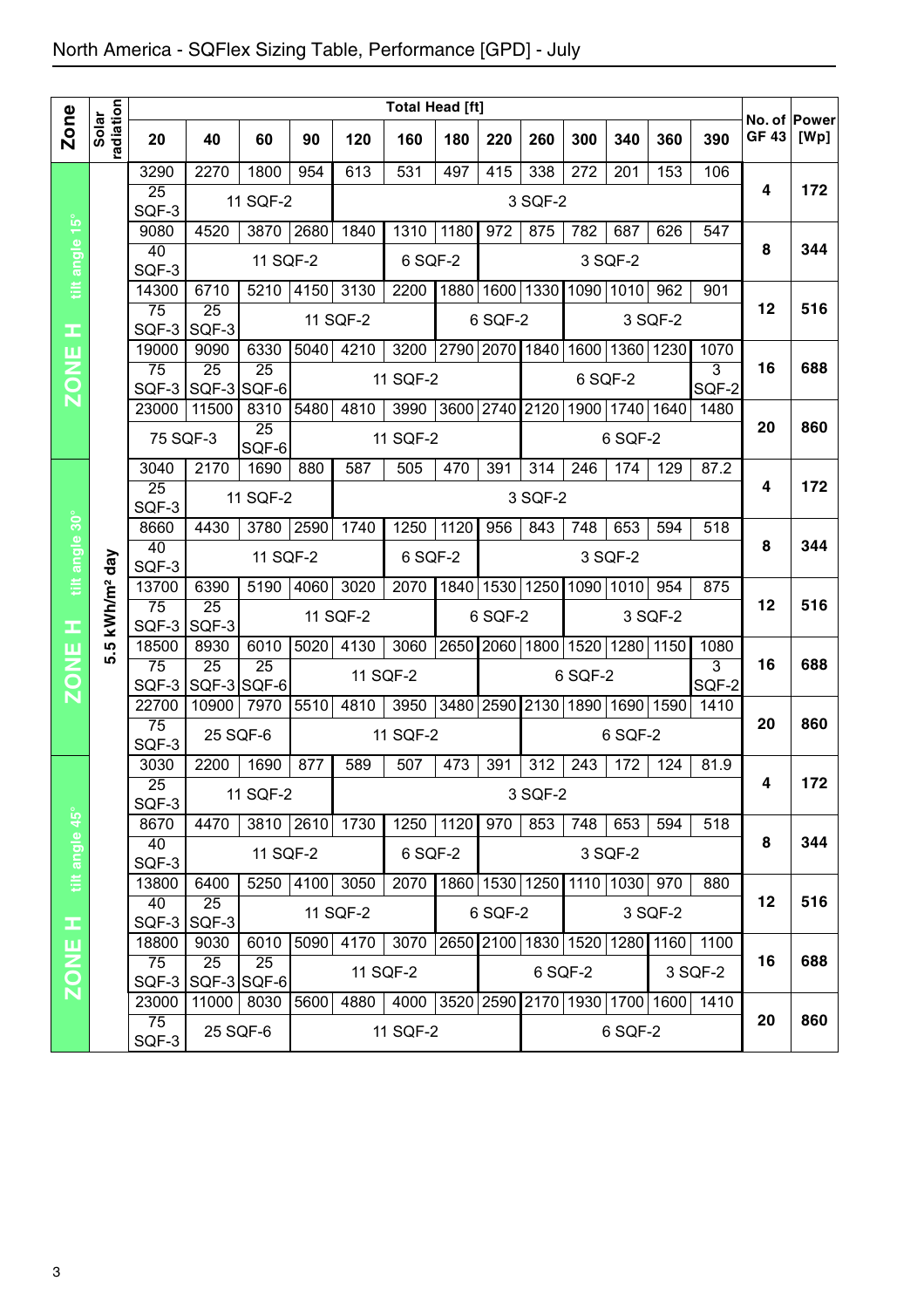|                |                        | <b>Total Head [ft]</b>   |                          |                          |      |            |             |           |                |         |      |         |                          |                                                | No. of Power |      |
|----------------|------------------------|--------------------------|--------------------------|--------------------------|------|------------|-------------|-----------|----------------|---------|------|---------|--------------------------|------------------------------------------------|--------------|------|
| Zone           | radiation<br>Solar     | 20                       | 40                       | 60                       | 90   | 120        | 160         | 180       | 220            | 260     | 300  | 340     | 360                      | 390                                            | <b>GF 43</b> | [Wp] |
|                |                        | 3960                     | 2540                     | 2030                     | 1160 | 708        | 605         | 568       | 486            | 402     | 328  | 259     | 211                      | 151                                            |              |      |
|                |                        | 25<br>SQF-3              |                          | 11 SQF-2                 |      | 6<br>SQF-2 |             |           |                | 3 SQF-2 |      |         |                          |                                                | 4            | 172  |
|                |                        | 10200                    | 4840                     | 4230                     | 3030 | 2130       | 1470        | 1340      | 1070           | 962     | 877  | 779     | 713                      | 634                                            |              |      |
| tilt angle 15° |                        | 40                       |                          | 11 SQF-2                 |      |            |             | 6 SQF-2   |                |         |      | 3 SQF-2 |                          |                                                | 8            | 344  |
|                |                        | SQF-3<br>16000           | 7620                     | 5420                     | 4510 | 3520       | 2540        | 2140      | 1800           | 1520    | 1240 | 1070    | 1030                     | 964                                            |              |      |
|                |                        | $\overline{75}$          | $\overline{25}$          |                          |      |            |             |           |                |         |      |         |                          |                                                | 12           | 516  |
| -              |                        | SQF-3                    | SQF-3                    |                          |      | 11 SQF-2   |             |           |                | 6 SQF-2 |      |         | 3 SQF-2                  |                                                |              |      |
|                |                        | 20700                    | 9840                     | 7220                     | 5230 | 4500       | 3570        | 3170 2290 |                | 1980    | 1760 |         | 1550 1430                | 1240                                           |              |      |
| <b>ZONE</b>    |                        | $\overline{75}$<br>SQF-3 |                          | 25 SQF-6                 |      |            | 11 SQF-2    |           |                |         |      | 6 SQF-2 |                          |                                                | 16           | 688  |
|                |                        | 24900                    | 13400                    | 9260                     | 5650 | 5010       | 4290        | 3900      | 3130 2320      |         | 2010 | 1850    | 1780                     | 1640                                           |              |      |
|                |                        | 75 SQF-3                 |                          | $\overline{25}$<br>SQF-6 |      |            | 11 SQF-2    |           |                |         |      |         | 6 SQF-2                  |                                                | 20           | 860  |
|                |                        | 3730                     | 2470                     | 1940                     | 1080 | 666        | 579         | 544       | 462            | 380     | 306  | 235     | 188                      | 129                                            |              |      |
|                |                        | $\overline{25}$          |                          | 11 SQF-2                 |      |            |             |           |                | 3 SQF-2 |      |         |                          |                                                | 4            | 172  |
|                |                        | SQF-3                    |                          |                          |      |            |             |           |                |         |      |         |                          |                                                |              |      |
|                |                        | 9850<br>40               | 4810                     | 4150                     | 2940 | 2030       | 1420        | 1280      | 1040           | 948     | 843  | 748     | 684                      | 605                                            | 8            | 344  |
| tilt angle 30° |                        | SQF-3                    |                          | 11 SQF-2                 |      |            | 6 SQF-2     |           |                |         |      | 3 SQF-2 |                          |                                                |              |      |
|                |                        | 15400                    | 7320                     | 5440                     | 4440 | 3420       | 2420        | 2030      | 1730           | 1450    | 1170 | 1080    | 1030                     | 951                                            |              |      |
|                | kWh/m <sup>2</sup> day | 75<br>SQF-3              | $\overline{25}$<br>SQF-3 |                          |      | 11 SQF-2   |             |           | 6 SQF-2        |         |      |         | 3 SQF-2                  |                                                | 12           | 516  |
| -              | $\overline{6}$ .       | 20400                    | 9630                     | 6910                     | 5250 | 4480       | 3460        | 3030      | 2190 1970      |         | 1720 | 1490    | 1360                     | 1170                                           |              |      |
| <b>ZONE</b>    |                        | $\overline{75}$          | $\overline{25}$          | 25                       |      | 11 SQF-2   |             |           |                |         |      | 6 SQF-2 |                          |                                                | 16           | 688  |
|                |                        | SQF-3                    | SQF-3 SQF-6              |                          |      |            |             |           |                |         |      |         |                          |                                                |              |      |
|                |                        | 24700                    | 12800                    | 9000                     | 5690 | 5040       | 4260        | 3860      | 3000           | 2250    | 2020 | 1830    | 1750                     | 1610                                           | 20           | 860  |
|                |                        | 75 SQF-3                 |                          | $\overline{25}$<br>SQF-6 |      |            | 11 SQF-2    |           |                |         |      | 6 SQF-2 |                          |                                                |              |      |
|                |                        | 3770                     | 2510                     | 1960                     | 1090 | 671        | 584         | 550       | 468            | 386     | 306  | 235     | 188                      | 127                                            |              |      |
|                |                        | $\overline{25}$<br>SQF-3 |                          | 11 SQF-2                 |      |            |             |           |                | 3 SQF-2 |      |         |                          |                                                | 4            | 172  |
|                |                        | 9930                     | 4880                     | 4210 2980                |      | 2040       | 1430   1290 |           | 1060 964       |         | 853  | 753     | 690                      | 610                                            |              |      |
| tilt angle 45° |                        | 40                       |                          | 11 SQF-2                 |      |            | 6 SQF-2     |           |                |         |      | 3 SQF-2 |                          |                                                | 8            | 344  |
|                |                        | SQF-3                    |                          |                          |      |            |             |           |                |         |      |         |                          |                                                |              |      |
|                |                        | 15600<br>75              | 7380<br>$\overline{25}$  | 5520                     | 4510 | 3470       | 2440        |           | 2070 1760 1460 |         |      |         | 1180 1100 1050           | 972                                            | 12           | 516  |
| -              |                        | SQF-3<br>SQF-3           |                          |                          |      | 11 SQF-2   |             |           |                | 6 SQF-2 |      |         | 3 SQF-2                  |                                                |              |      |
|                | 20800<br>9840          |                          |                          | 6970                     |      | 5330 4550  | 3520        | 3060      |                |         |      |         | 2240 2010 1740 1500 1370 | $\overline{1180}$                              |              |      |
| <b>ZONE</b>    |                        | $\overline{75}$          | 25                       | 25                       |      | 11 SQF-2   |             |           |                |         |      | 6 SQF-2 |                          |                                                | 16           | 688  |
|                |                        | SQF-3<br>25100           | SQF-3 SQF-6<br>12900     | 9150                     | 5780 | 5120       | 4340        |           |                |         |      |         |                          | 3940   3030   2290   2060   1860   1760   1620 |              |      |
|                |                        | 75 SQF-3                 |                          | 25                       |      |            | 11 SQF-2    |           |                |         |      |         |                          |                                                | 20           | 860  |
|                |                        |                          |                          | SQF-6                    |      |            |             |           |                |         |      | 6 SQF-2 |                          |                                                |              |      |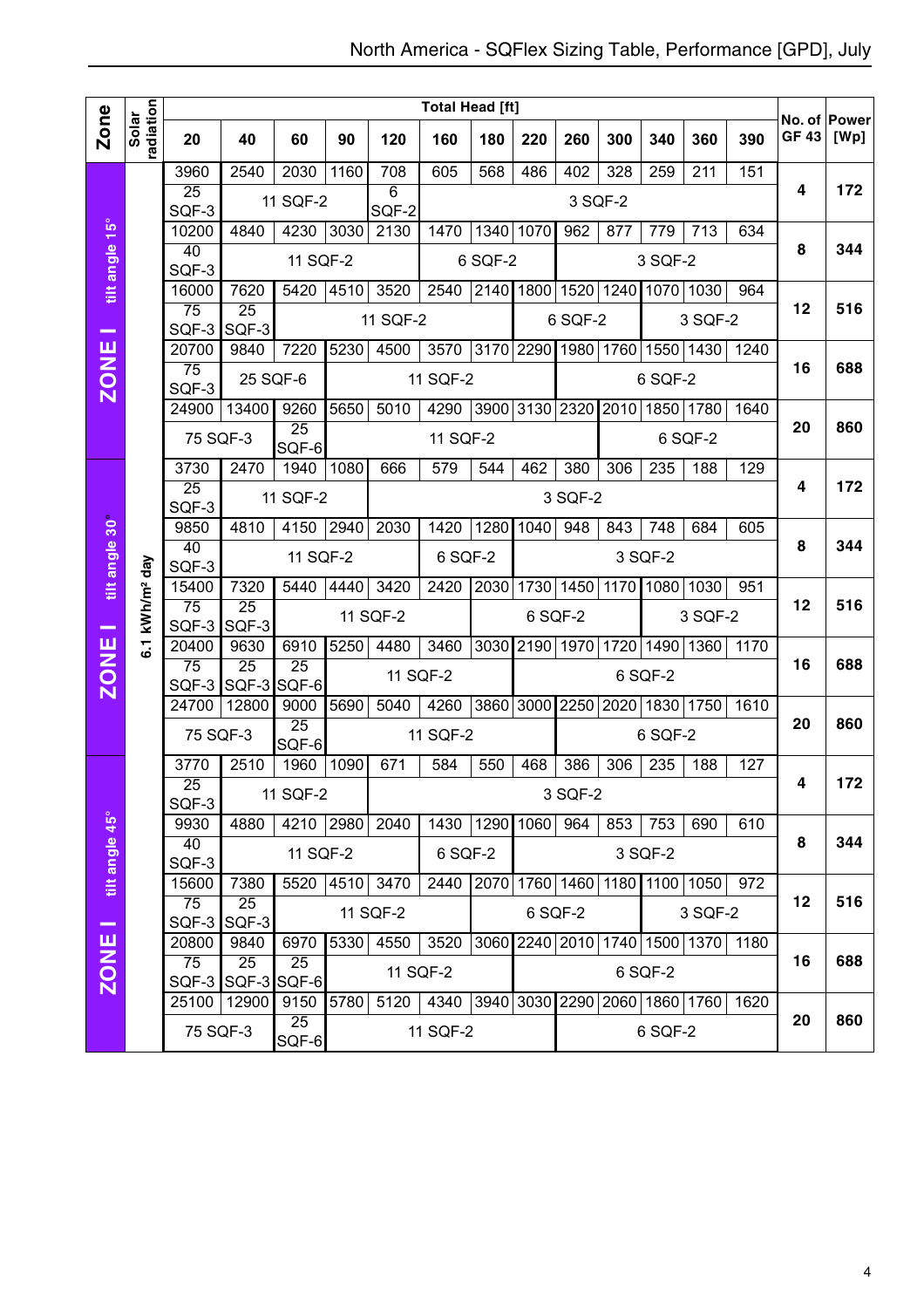## North America - SQFlex Sizing Table, Performance [GPD] - July

|                               |                          |                                   |                          |                          |      |                                    | <b>Total Head [ft]</b>                  |           |      |                     |                          |           |         |                                    |             |                      |
|-------------------------------|--------------------------|-----------------------------------|--------------------------|--------------------------|------|------------------------------------|-----------------------------------------|-----------|------|---------------------|--------------------------|-----------|---------|------------------------------------|-------------|----------------------|
| <b>Zone</b>                   | radiation<br>Solar       | 20                                | 40                       | 60                       | 90   | 120                                | 160                                     | 180       | 220  | 260                 | 300                      | 340       | 360     | 390                                | <b>GF43</b> | No. of Power<br>[Wp] |
|                               |                          | 4580                              | 2810                     | 2250                     | 1350 | 824                                | 674                                     | 637       | 550  | 465                 | 380                      | 309       | 262     | 201                                |             |                      |
|                               |                          | $\overline{25}$<br>SQF-3          |                          | 11 SQF-2                 |      | 6<br>SQF-2                         |                                         |           |      | 3 SQF-2             |                          |           |         |                                    | 4           | 172                  |
|                               |                          | 11300                             | 5110                     | 4550                     | 3350 | 2400                               | 1630                                    | 1490      | 1220 | 1030                | 946                      | 861       | 795     | 711                                |             |                      |
| tilt angle 15°                |                          | 40<br>SQF-3                       |                          | 11 SQF-2                 |      |                                    |                                         | 6 SQF-2   |      |                     |                          | 3 SQF-2   |         |                                    | 8           | 344                  |
|                               |                          | 17400                             | 8420                     | 5600                     | 4770 | 3840                               | 2850                                    | 2440      | 1930 | 1690                | 1410                     | 1170      | 1070    | 1010                               |             |                      |
| $\overline{\phantom{0}}$      |                          | $\overline{75}$<br>SQF-3          | $\overline{25}$<br>SQF-3 |                          |      | 11 SQF-2                           |                                         |           |      | 6 SQF-2             |                          |           |         | 3 SQF-2                            | 12          | 516                  |
|                               |                          | 22300                             | 10900                    | 8020                     | 5410 | 4740                               | 3900                                    | 3500 2620 |      |                     | 2080 1880 1690           |           | 1600    | 1420                               |             |                      |
| <b>ZONE</b>                   |                          | 75 SQF-3                          |                          | $\overline{25}$<br>SQF-6 |      |                                    | 11 SQF-2                                |           |      |                     |                          | 6 SQF-2   |         |                                    | 16          | 688                  |
|                               |                          | 26600                             | 15100                    | 10200 6380               |      | 5190                               | 4480                                    |           |      | 4140 3440 2660 2110 |                          | 1940 1870 |         | 1760                               | 20          | 860                  |
|                               |                          | 75 SQF-3                          |                          | 25 SQF-6                 |      |                                    |                                         | 11 SQF-2  |      |                     |                          |           | 6 SQF-2 |                                    |             |                      |
|                               |                          | 4360<br>25                        | 2740                     | 2170                     | 1280 | 782<br>6                           | 647                                     | 613       | 528  | 444                 | 357                      | 285       | 240     | 180                                | 4           | 172                  |
|                               |                          | SQF-3                             | 11 SQF-2<br>4480<br>5080 |                          |      |                                    |                                         |           |      | 3 SQF-2             |                          |           |         |                                    |             |                      |
|                               |                          | 10900                             |                          |                          | 3260 | 2300                               | 1570                                    | 1440      | 1170 | 1020                | 933                      | 832       | 766     | 684                                |             |                      |
| tilt angle 30°                |                          | 40<br>SQF-3                       |                          | 11 SQF-2                 |      |                                    |                                         | 6 SQF-2   |      |                     |                          | 3 SQF-2   |         |                                    | 8           | 344                  |
|                               |                          | 16900                             | 8150                     | 5610                     | 4750 | 3770                               | 2730                                    | 2330      |      | 1910 1630 1340      |                          | 1130      | 1080    | 1020                               |             |                      |
| $\overline{\phantom{0}}$      | 7 kWh/m <sup>2</sup> day | 75<br>SQF-3                       | $\overline{25}$<br>SQF-3 |                          |      | 11 SQF-2                           |                                         |           |      | 6 SQF-2             |                          |           | 3 SQF-2 |                                    | 12          | 516                  |
|                               |                          | 22100                             | 10500                    | 7730                     | 5420 | 4720                               | 3830                                    | 3380      | 2490 |                     | 2090 1850                | 1650      | 1540    | 1360                               |             |                      |
| <b>ZONE</b>                   |                          | 75<br>SQF-3                       | 25 SQF-6                 |                          |      |                                    | 11 SQF-2                                |           |      |                     |                          | 6 SQF-2   |         |                                    | 16          | 688                  |
|                               |                          | 26400                             | 14500                    | 9940                     | 6080 | 5210                               | 4500                                    | 4130      |      |                     | 3340 2540 2120 1930 1860 |           |         | 1730                               | 20          | 860                  |
|                               |                          | 75 SQF-3                          |                          | $25$ SQF-6               |      |                                    |                                         | 11 SQF-2  |      |                     |                          |           | 6 SQF-2 |                                    |             |                      |
|                               |                          | 4440<br>$\overline{25}$           | 2800                     | 2220                     | 1300 | 798<br>$\overline{6}$              | 658                                     | 621       | 536  | 452                 | 367                      | 291       | 243     | 182                                | 4           | 172                  |
| $\overset{\circ}{\mathbf{5}}$ |                          | SQF-3                             |                          | 11 SQF-2                 |      | SQF-2                              |                                         |           |      | 3 SQF-2             |                          |           |         |                                    |             |                      |
| s                             |                          | 11100                             | 5160                     | 4560 3320                |      | 2330                               | 1600   1460   1180   1040   954         |           |      |                     |                          | 843       | 777     | 695                                |             |                      |
| tilt angle                    |                          | 40<br>SQF-3                       |                          | 11 SQF-2                 |      |                                    |                                         | 6 SQF-2   |      |                     |                          | 3 SQF-2   |         |                                    | 8           | 344                  |
|                               |                          | 17200                             | 8260                     | 5700 4830                |      | 3840                               | 2770 2370 1950 1650 1370 1150 1100 1040 |           |      |                     |                          |           |         |                                    |             |                      |
| $\overline{\phantom{m}}$      |                          | 75<br>SQF-3 SQF-3                 | 25                       |                          |      | 11 SQF-2                           |                                         |           |      | 6 SQF-2             |                          |           | 3 SQF-2 |                                    | 12          | 516                  |
|                               |                          | 22600                             | 10800                    | 7830                     | 5520 | 4810                               | 3920                                    |           |      |                     |                          |           |         | 3430 2530 2130 1890 1680 1560 1380 |             |                      |
| ZONE                          |                          | $\overline{75}$<br>SQF-3          | 25 SQF-6                 |                          |      |                                    | 11 SQF-2                                |           |      |                     |                          | 6 SQF-2   |         |                                    | 16          | 688                  |
|                               |                          | 14700 10200 6170<br>5300<br>26900 |                          |                          |      | 4590 4220 3390 2580 2170 1980 1880 |                                         |           |      |                     |                          |           | 1760    | 20                                 | 860         |                      |
|                               |                          | 75 SQF-3                          |                          | 25 SQF-6                 |      |                                    |                                         | 11 SQF-2  |      |                     |                          |           | 6 SQF-2 |                                    |             |                      |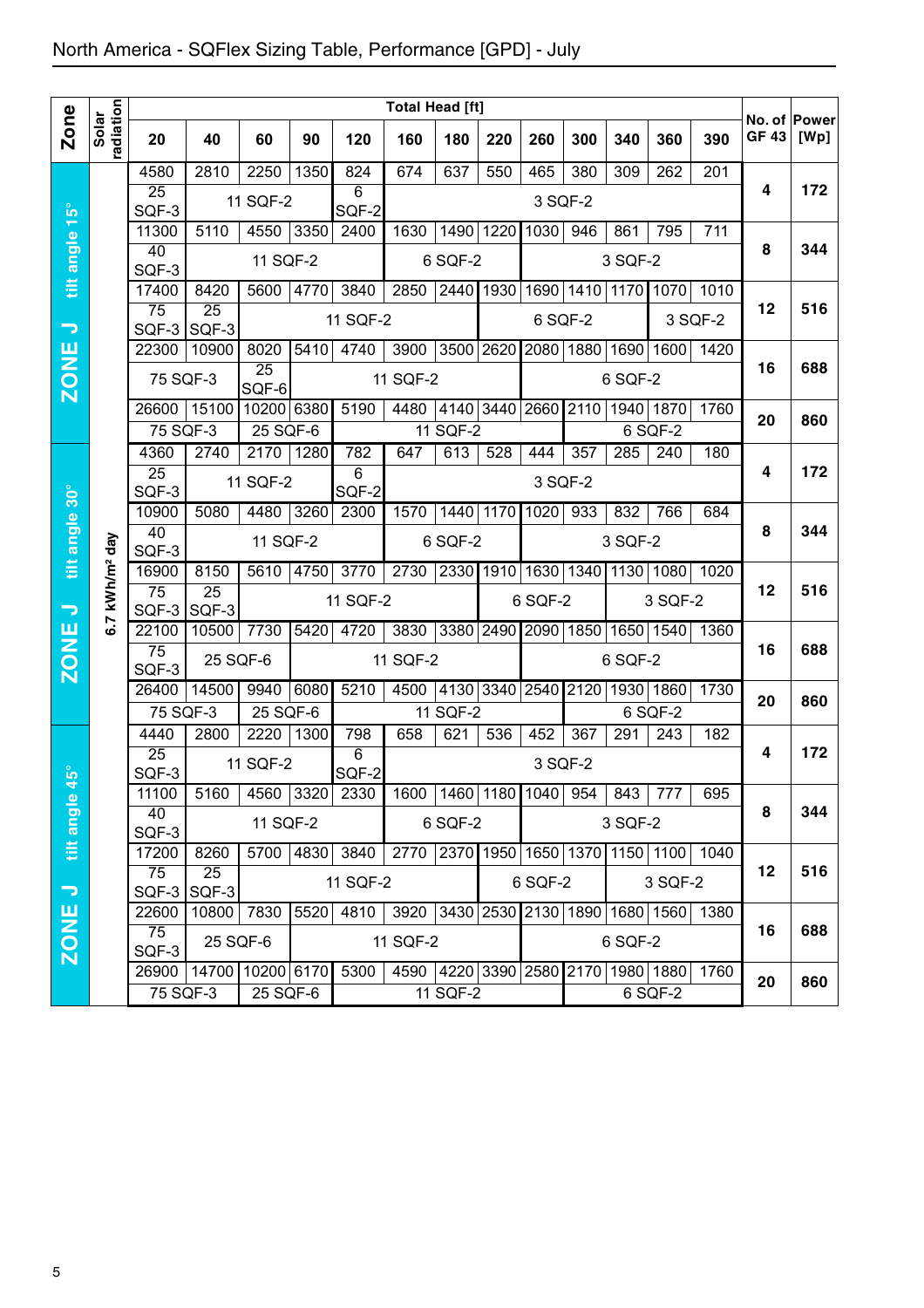|                |                                         |                                 |                         |                     |          |            | <b>Total Head [ft]</b>                 |          |                |                  |         |                    |           |            |              |                      |
|----------------|-----------------------------------------|---------------------------------|-------------------------|---------------------|----------|------------|----------------------------------------|----------|----------------|------------------|---------|--------------------|-----------|------------|--------------|----------------------|
| Zone           | radiation<br>Solar                      | 20                              | 40                      | 60                  | 90       | 120        | 160                                    | 180      | 220            | 260              | 300     | 340                | 360       | 390        | <b>GF 43</b> | No. of Power<br>[Wp] |
|                |                                         | 5110                            | 3040                    | 2460                | 1520     | 927        | 734                                    | 695      | 608            | 520              | 433     | 354                | 306       | 246        |              |                      |
| $15^{\circ}$   |                                         | 25<br>SQF-3                     |                         | 11 SQF-2            |          | 6<br>SQF-2 |                                        |          |                | 3 SQF-2          |         |                    |           |            | 4            | 172                  |
|                |                                         | 12200                           | 5520                    | 4820                | 3630     | 2640       | 1770                                   | 1630     | 1350           | 1080             | 999     | 919                | 867       | 782        |              |                      |
| tilt angle     |                                         | 40                              | $\overline{25}$         |                     | 11 SQF-2 |            |                                        | 6 SQF-2  |                |                  |         |                    | 3 SQF-2   |            | 8            | 344                  |
|                |                                         | SQF-3                           | SQF-3                   |                     |          |            |                                        |          |                |                  |         |                    |           |            |              |                      |
|                |                                         | 18600<br>75                     | 8990<br>$\overline{25}$ | 6160<br>25          | 4980     | 4130       | 3120                                   |          | 2710 2040      | 1820             | 1560    | 1320               | 1190      | 1050<br>3  | 12           | 516                  |
| ×              |                                         | SQF-3                           |                         | SQF-3 SQF-6         |          | 11 SQF-2   |                                        |          |                |                  | 6 SQF-2 |                    |           | SQF-2      |              |                      |
|                |                                         | 23700                           | 12300                   | 8720                | 5560     | 4900       | 4120                                   |          | 3740 2910 2170 |                  | 1950    |                    | 1800 1710 | 1560       |              |                      |
| <b>ZONE</b>    |                                         | 75 SQF-3                        |                         | 25<br>SQF-6         |          |            | 11 SQF-2                               |          |                |                  |         | 6 SQF-2            |           |            | 16           | 688                  |
|                |                                         | 28100                           | 16500                   | 11000               | 7080     | 5320       | 4660                                   | 4320     |                | 3640 2960        | 2190    | 2010               | 1940      | 1830       |              |                      |
|                |                                         | 75 SQF-3                        |                         | $25$ SQF-6          |          |            |                                        | 11 SQF-2 |                |                  |         |                    | 6 SQF-2   |            | 20           | 860                  |
|                |                                         | 4920                            | 2980                    | 2400                | 1450     | 890        | 711                                    | 674      | 587            | 502              | 415     | 333                | 288       | 227        |              |                      |
|                |                                         | 25                              |                         | 11 SQF-2            |          | 6          |                                        |          |                | 3 SQF-2          |         |                    |           |            | 4            | 172                  |
| $\frac{1}{30}$ |                                         | SQF-3                           |                         |                     |          | SQF-2      |                                        |          |                |                  |         |                    |           |            |              |                      |
|                | 11800<br>5290<br>4770<br>40<br>11 SQF-2 |                                 |                         |                     | 3560     | 2550       | 1720                                   | 1580     | 1300           | 1080             | 996     | 901                | 840       | 756        | 8            | 344                  |
| tilt angle     | kWh/m <sup>2</sup> day                  | SQF-3                           |                         |                     |          |            |                                        | 6 SQF-2  |                |                  |         | 3 SQF-2            |           |            |              |                      |
|                |                                         | 18200                           | 8850                    | 5920                | 4960     | 4060       | 3020                                   |          | 2610 2030      | 1780             | 1500    | 1260               | 1130      | 1060       |              |                      |
|                |                                         | 75                              | $\overline{25}$         | 25                  |          | 11 SQF-2   |                                        |          |                |                  | 6 SQF-2 |                    |           | 3          | 12           | 516                  |
| ×              | 7.3                                     | SQF-3                           | SQF-3 SQF-6             |                     |          |            |                                        |          |                |                  |         |                    |           | SQF-2      |              |                      |
|                |                                         | 23500                           | 11800                   | 8460<br>25          | 5590     | 4910       | 4100                                   |          | 3660 2800 2180 |                  | 1940    | $\overline{17}$ 70 | 1680      | 1520       | 16           | 688                  |
| <b>ZONE</b>    |                                         | 75 SQF-3                        |                         | SQF-6               |          |            | 11 SQF-2                               |          |                |                  |         | 6 SQF-2            |           |            |              |                      |
|                |                                         | 27900                           | 16000                   | 10800               | 6810     | 5360       | 4670                                   |          |                | 4340 3590 2850   | 2210    |                    | 2020 1930 | 1820       | 20           | 860                  |
|                |                                         | 75 SQF-3                        |                         | 25 SQF-6            |          |            |                                        | 11 SQF-2 |                |                  |         |                    | 6 SQF-2   |            |              |                      |
|                |                                         | 5030                            | 3050                    | 2460                | 1480     | 911        | $\overline{724}$                       | 687      | 600            | $\overline{513}$ | 425     | 338                | 293       | 232        |              |                      |
|                |                                         | 25                              |                         | 11 SQF-2            |          | 6          |                                        |          |                | 3 SQF-2          |         |                    |           |            | 4            | 172                  |
| $45^{\circ}$   |                                         | SQF-3<br>12200                  |                         | 5420 4860 3640 2610 |          | SQF-2      | 1760   1610   1330   1100   1020   922 |          |                |                  |         |                    | 856       | 771        |              |                      |
| tilt angle     |                                         | 40                              | 25                      |                     |          |            |                                        |          |                |                  |         |                    |           |            | 8            | 344                  |
|                |                                         | SQF-3                           | SQF-3                   |                     | 11 SQF-2 |            |                                        | 6 SQF-2  |                |                  |         | 3 SQF-2            |           |            |              |                      |
|                |                                         | 18600                           | 9000                    | 6040                |          | 5060 4160  | 3080 2670 2080 1820 1530 1290 1160     |          |                |                  |         |                    |           | 1090       |              |                      |
| ×              |                                         | 75<br>SQF-3 SQF-3 SQF-6         | 25                      | 25                  |          |            | 11 SQF-2                               |          |                |                  | 6 SQF-2 |                    |           | 3<br>SQF-2 | 12           | 516                  |
|                |                                         |                                 | 24100   12100           | 8660                | 5680     | 5010       | 4200 3760 2860 2230 1990 1800 1710     |          |                |                  |         |                    |           | 1550       |              |                      |
|                |                                         |                                 |                         | 25                  |          |            |                                        |          |                |                  |         |                    |           |            | 16           | 688                  |
| ZONE           |                                         | 75 SQF-3                        |                         | 11 SQF-2            |          |            |                                        |          | 6 SQF-2        |                  |         |                    |           |            |              |                      |
|                |                                         | SQF-6<br>28500 16400 11000 6950 |                         |                     |          | 5450       | 4770 4440 3660 2910 2260 2080 1980     |          |                |                  |         |                    |           | 1850       | 20           | 860                  |
|                |                                         | 75 SQF-3                        |                         | 25 SQF-6            |          |            |                                        | 11 SQF-2 |                |                  |         |                    | 6 SQF-2   |            |              |                      |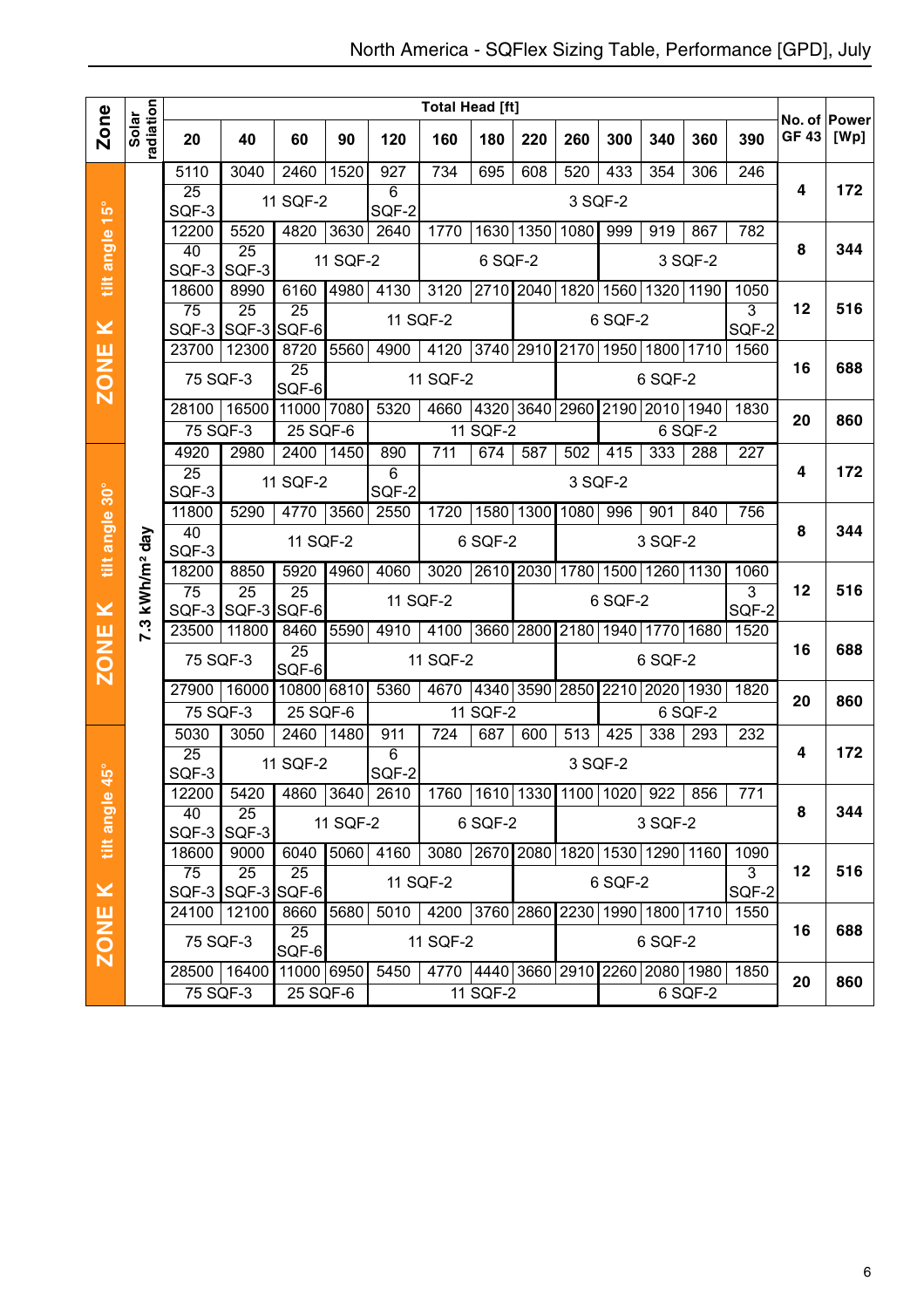|                |                    |                                                 |                                                         |                          |      |            | <b>Total Head [ft]</b>                  |          |                          |           |         |           |                               |            |              | No. of Power |
|----------------|--------------------|-------------------------------------------------|---------------------------------------------------------|--------------------------|------|------------|-----------------------------------------|----------|--------------------------|-----------|---------|-----------|-------------------------------|------------|--------------|--------------|
| <b>Zone</b>    | radiation<br>Solar | 20                                              | 40                                                      | 60                       | 90   | 120        | 160                                     | 180      | 220                      | 260       | 300     | 340       | 360                           | 390        | <b>GF 43</b> | [Wp]         |
|                |                    | 5570                                            | 3240                                                    | 2650                     | 1670 | 1020       | 787                                     | 748      | 658                      | 571       | 481     | 394       | 346                           | 285        |              |              |
| $15^{\circ}$   |                    | $\overline{25}$<br>SQF-3                        |                                                         | 11 SQF-2                 |      | 6<br>SQF-2 |                                         |          |                          | 3 SQF-2   |         |           |                               |            | 4            | 172          |
|                |                    | 13100                                           | 6070                                                    | 5010                     | 3870 | 2860       | 1960                                    | 1750     | 1460                     | 1190      | 1040    | 967       | 919                           | 840        |              |              |
| tilt angle     |                    | $\overline{75}$<br>SQF-3 SQF-3                  | $\overline{25}$                                         |                          |      | 11 SQF-2   |                                         |          | 6 SQF-2                  |           |         |           | 3 SQF-2                       |            | 8            | 344          |
|                |                    | 19700                                           | 9390                                                    | 6710                     | 5120 | 4340       | 3360                                    | 2950     |                          | 2120 1910 | 1680    | 1440      | 1310                          | 1120       |              |              |
| 山              |                    | 75<br>SQF-3                                     | 25<br>SQF-3 SQF-6                                       | $\overline{25}$          |      | 11 SQF-2   |                                         |          |                          |           |         | 6 SQF-2   |                               |            | 12           | 516          |
|                |                    | 25000                                           | 13500                                                   | 9320                     | 5650 | 5030       | 4310                                    |          | 3930 3150 2340 2020      |           |         | 1870      | 1800                          | 1660       |              |              |
| <b>ZONE</b>    |                    | 75 SQF-3                                        |                                                         | $\overline{25}$<br>SQF-6 |      |            | 11 SQF-2                                |          |                          |           |         |           | 6 SQF-2                       |            | 16           | 688          |
|                |                    | 29300                                           | 17700                                                   | 11600 7660               |      | 5420       | 4800                                    | 4480     | 3800 3170 2340           |           |         |           | 2090 2000                     | 1890       | 20           | 860          |
|                |                    | 75 SQF-3                                        |                                                         | $25$ SQF-6               |      |            |                                         | 11 SQF-2 |                          |           |         |           | 6 SQF-2                       |            |              |              |
|                |                    | 5410                                            | 3200                                                    | 2600                     | 1610 | 985        | 766                                     | 729      | 639                      | 552       | 465     | 375       | 330                           | 267        |              |              |
|                |                    | $\overline{25}$<br>SQF-3                        |                                                         | 11 SQF-2                 |      | 6<br>SQF-2 |                                         |          |                          | 3 SQF-2   |         |           |                               |            | 4            | 172          |
|                |                    | 12700                                           | 5000<br>5870<br>3820<br>40<br>25                        |                          |      | 2780       | 1890                                    | 1700     | 1420                     | 1150      | 1050    | 954       | 904                           | 819        |              |              |
| tilt angle 30° | day                | SQF-3<br>SQF-3<br>19400<br>9290<br>6500<br>5140 |                                                         |                          |      | 11 SQF-2   |                                         |          | 6 SQF-2                  |           |         |           | 3 SQF-2                       |            | 8            | 344          |
|                |                    |                                                 |                                                         |                          |      | 4310       | 3270                                    | 2860     | 2130                     | 1880      | 1640    | 1390      | 1270                          | 1100       |              |              |
| 山              | kWh/m <sup>2</sup> | SQF-3                                           | 75<br>$\overline{25}$<br>$\overline{25}$<br>SQF-3 SQF-6 |                          |      |            | 11 SQF-2                                |          |                          |           | 6 SQF-2 |           |                               | 3<br>SQF-2 | 12           | 516          |
|                | <u>၈</u>           | 24800                                           | 13100                                                   | 9130                     | 5690 | 5050       | 4300                                    | 3910     | 3070 2260 2030 1850 1770 |           |         |           |                               | 1630       |              |              |
| <b>ZONE</b>    |                    | 75 SQF-3                                        |                                                         | $\overline{25}$<br>SQF-6 |      |            | 11 SQF-2                                |          |                          |           |         | 6 SQF-2   |                               |            | 16           | 688          |
|                |                    | 29200                                           | 17300                                                   | 11500                    | 7460 | 5460       | 4820                                    | 4490     | 3760 3120                |           | 2260    | 2100 2010 |                               | 1880       | 20           | 860          |
|                |                    | 75 SQF-3                                        |                                                         | 25 SQF-6                 |      |            |                                         | 11 SQF-2 |                          |           |         |           | 6 SQF-2                       |            |              |              |
|                |                    | 5550                                            | 3280                                                    | 2670                     | 1660 | 1010       | 782                                     | 745      | 655                      | 568       | 478     | 391       | 338                           | 275        |              |              |
| $45^{\circ}$   |                    | 25<br>SQF-3                                     |                                                         | 11 SQF-2                 |      | 6<br>SQF-2 |                                         |          |                          | 3 SQF-2   |         |           |                               |            | 4            | 172          |
|                |                    | 13100                                           | 6040                                                    | 5100                     | 3910 | 2860       | 1940                                    |          | 1750 1450 1180 1070 983  |           |         |           | 922                           | 838        |              |              |
| tilt angle     |                    |                                                 | 40<br>$\overline{25}$<br>11 SQF-2<br>SQF-3<br>SQF-3     |                          |      |            |                                         |          | 6 SQF-2                  |           |         |           | 3 SQF-2                       |            | 8            | 344          |
|                |                    | 19900                                           | 9510                                                    | 6660                     | 5230 | 4410       | 3350                                    |          |                          |           |         |           | 2930 2180 1940 1680 1430 1300 | 1130       |              |              |
| ᆜ              |                    |                                                 | 75<br>25<br>25<br>SQF-3 SQF-3 SQF-6                     |                          |      |            | 11 SQF-2                                |          |                          |           |         | 6 SQF-2   |                               |            | 12           | 516          |
|                |                    | 25400                                           | 13500                                                   | 9400                     | 5780 | 5140       | 4410                                    |          |                          |           |         |           | 4020 3140 2310 2080 1890 1810 | 1670       |              |              |
| ZONE           |                    | $\overline{25}$<br>75 SQF-3<br>SQF-6            |                                                         |                          |      |            | 11 SQF-2                                |          |                          |           |         | 6 SQF-2   |                               |            | 16           | 688          |
|                |                    | 29800 17700                                     |                                                         | 11800 7620               |      | 5550       | 4930 4600 3870 3190 2320 2160 2070 1920 |          |                          |           |         |           |                               |            | 20           | 860          |
|                |                    | 75 SQF-3                                        |                                                         | 25 SQF-6                 |      |            |                                         | 11 SQF-2 |                          |           |         |           | 6 SQF-2                       |            |              |              |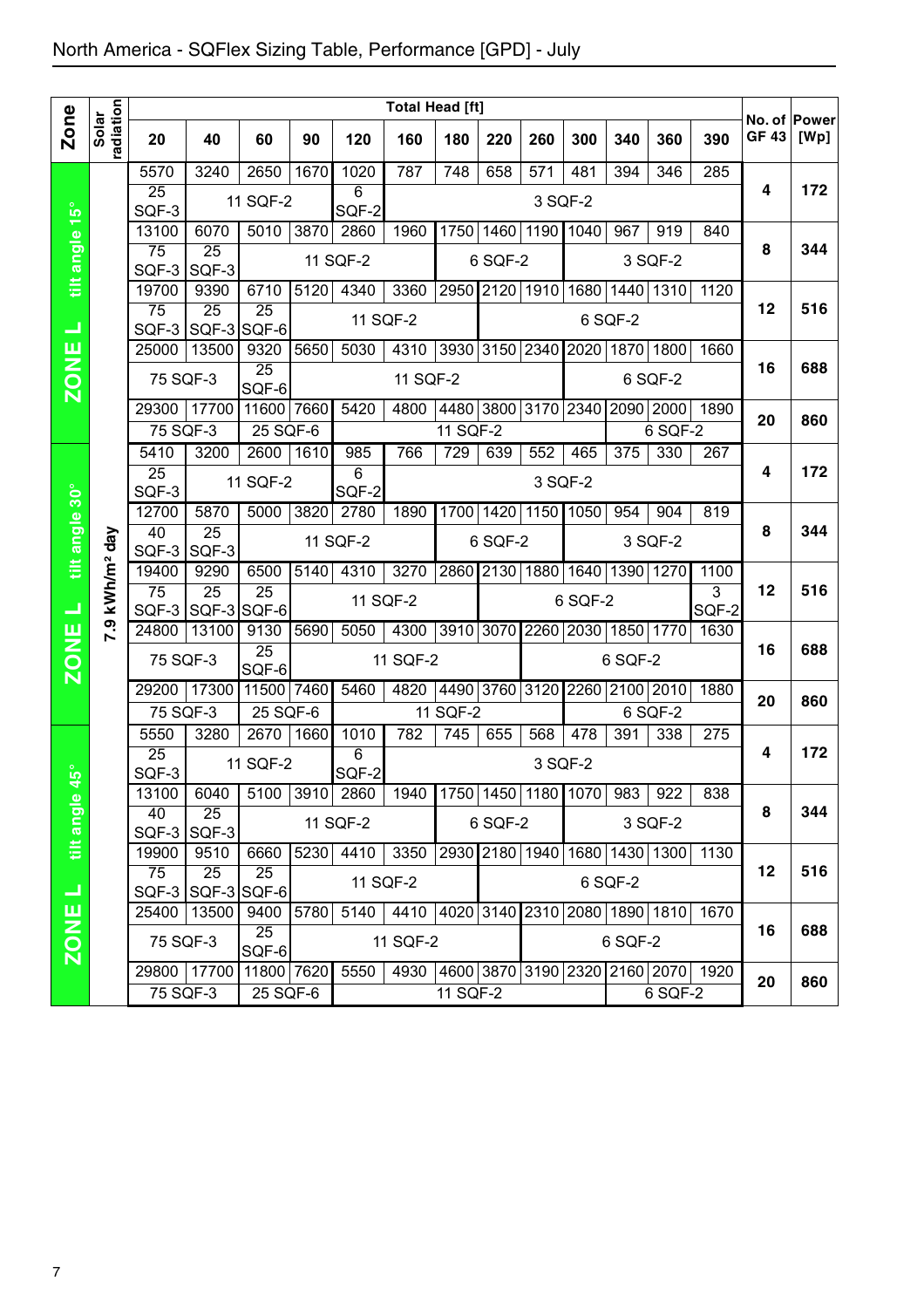|                |                                          |                                |                              |             |      |                         | <b>Total Head [ft]</b>                  |          |                     |           |         |           |                  |      |              | No. of Power |
|----------------|------------------------------------------|--------------------------------|------------------------------|-------------|------|-------------------------|-----------------------------------------|----------|---------------------|-----------|---------|-----------|------------------|------|--------------|--------------|
| <b>Zone</b>    | radiation<br>Solar                       | 20                             | 40                           | 60          | 90   | 120                     | 160                                     | 180      | 220                 | 260       | 300     | 340       | 360              | 390  | <b>GF 43</b> | [Wp]         |
|                |                                          | 5900                           | 3390                         | 2780        | 1780 | 1080                    | 832                                     | 785      | 692                 | 602       | 515     | 425       | 373              | 312  |              |              |
| $15^{\circ}$   |                                          | $\overline{25}$<br>SQF-3       |                              | 11 SQF-2    |      | 6 SQF-2                 |                                         |          |                     |           | 3 SQF-2 |           |                  |      | 4            | 172          |
|                |                                          | 13800                          | 6450                         | 5130        | 4030 | 3010                    | 2100                                    | 1830     | 1550                | 1270      | 1070    | 993       | 948              | 880  |              |              |
| tilt angle     |                                          | 75<br>SQF-3                    | 25<br>SQF-3                  |             |      | 11 SQF-2                |                                         |          | 6 SQF-2             |           |         |           | 3 SQF-2          |      | 8            | 344          |
|                |                                          | 20400                          | 9690                         | 7090        | 5210 | 4470                    | 3520                                    |          | 3110 2230 1970      |           | 1750    | 1530 1400 |                  | 1210 |              |              |
| Σ              |                                          | 75<br>SQF-3                    | 25 SQF-6                     |             |      |                         | 11 SQF-2                                |          |                     |           |         | 6 SQF-2   |                  |      | 12           | 516          |
| <b>ZONE</b>    |                                          | 25800                          | 14400                        | 9740        | 6020 | 5120                    | 4410                                    |          | 4050 3320 2510      |           | 2070    | 1910 1850 |                  | 1720 | 16           | 688          |
|                |                                          | 75 SQF-3                       |                              | 25 SQF-6    |      |                         |                                         | 11 SQF-2 |                     |           |         |           | 6 SQF-2          |      |              |              |
|                |                                          | 30100                          | 18400                        | 12000 8020  |      | 5490                    | 4900                                    |          | 4580 3890 3290 2490 |           |         | 2130 2060 |                  | 1940 | 20           | 860          |
|                |                                          | 75 SQF-3                       |                              | 25 SQF-6    |      |                         |                                         | 11 SQF-2 |                     |           |         |           | 6 SQF-2          |      |              |              |
|                |                                          | 5770                           | 3360                         | 2750        | 1740 | 1050                    | 808                                     | 769      | 679                 | 589       | 502     | 412       | 359              | 299  |              |              |
|                |                                          | 25<br>SQF-3                    |                              | 11 SQF-2    |      | $\overline{6}$<br>SQF-2 |                                         |          |                     | 3 SQF-2   |         |           |                  |      | 4            | 172          |
|                |                                          | 13500                          | 6300                         | 5130        | 3990 | 2950                    | 2040                                    |          | 1800 1510           | 1240      | 1080    | 993       | 941              | 864  |              |              |
| tilt angle 30° |                                          | $\overline{75}$                | 25                           |             |      |                         |                                         |          |                     |           |         |           |                  |      | 8            | 344          |
|                |                                          | SQF-3                          | SQF-3                        |             |      | 11 SQF-2                |                                         |          | 6 SQF-2             |           |         |           | 3 SQF-2          |      |              |              |
|                |                                          | 20300                          | 9610                         | 6930        | 5230 | 4470                    | 3460                                    |          | 3040 2180 1960      |           | 1730    | 1490      | 1360             | 1180 |              |              |
| Σ              | kWh/m <sup>2</sup> day<br>$\overline{8}$ | $\overline{75}$<br>SQF-3 SQF-3 | $\overline{25}$              | 25<br>SQF-6 |      | 11 SQF-2                |                                         |          |                     |           |         | 6 SQF-2   |                  |      | 12           | 516          |
|                |                                          | 25800                          | 14000                        | 9640        | 5860 | 5140                    | 4430                                    |          | 4050 3250 2430      |           | 2080    | 1910 1840 |                  | 1700 | 16           | 688          |
| <b>ZONE</b>    |                                          | 75 SQF-3                       |                              | 25 SQF-6    |      |                         |                                         | 11 SQF-2 |                     |           |         |           | 6 SQF-2          |      |              |              |
|                |                                          | 30100                          | 18200                        | 12000       | 7890 | 5530                    | 4930                                    |          | 4610 3900           | 3260 2430 |         | 2150 2070 |                  | 1930 | 20           | 860          |
|                |                                          | 75 SQF-3                       |                              | $25$ SQF-6  |      |                         |                                         | 11 SQF-2 |                     |           |         |           | 6 SQF-2          |      |              |              |
|                |                                          | 5930                           | 3450                         | 2830        | 1780 | 1090                    | 838                                     | 787      | 695                 | 608       | 518     | 428       | $\overline{373}$ | 306  |              |              |
| angle 45°      |                                          | $\overline{25}$<br>SQF-3       |                              | 11 SQF-2    |      | 6 SQF-2                 |                                         |          |                     |           | 3 SQF-2 |           |                  |      | 4            | 172          |
|                |                                          | 13900                          | 6490                         | 5240        | 4100 | 3050                    | 2100                                    | 1860     | 1550                | 1270      | 1100    | 1020      | 964              | 885  |              |              |
| $\equiv$       |                                          | $\overline{75}$<br>SQF-3 SQF-3 | $\overline{25}$              |             |      | 11 SQF-2                |                                         |          | 6 SQF-2             |           |         |           | 3 SQF-2          |      | 8            | 344          |
|                |                                          | 20900                          | 9890                         | 7140        |      | 5330 4570               | 3560 3120 2240 2020 1760 1530 1400 1220 |          |                     |           |         |           |                  |      |              |              |
| $\geq$         |                                          | $\overline{75}$<br>SQF-3       | 25 SQF-3                     |             |      |                         | 11 SQF-2                                |          |                     |           |         | 6 SQF-2   |                  |      | 12           | 516          |
| <b>ZONE</b>    |                                          | 26400 14500 9930 6030          |                              |             |      | 5250                    | 4530 4160 3330 2510 2140 1950 1870 1740 |          |                     |           |         |           |                  |      | 16           | 688          |
|                |                                          | 75 SQF-3<br>25 SQF-6           |                              |             |      |                         |                                         | 11 SQF-2 |                     |           |         |           | 6 SQF-2          |      |              |              |
|                |                                          |                                | 30800   18600   12300   8080 |             |      | 5620                    | 5030 4710 4000 3330 2510 2200 2130 1980 |          |                     |           |         |           |                  |      | 20           | 860          |
|                |                                          | 75 SQF-3                       |                              | 25 SQF-6    |      |                         |                                         | 11 SQF-2 |                     |           |         |           | 6 SQF-2          |      |              |              |